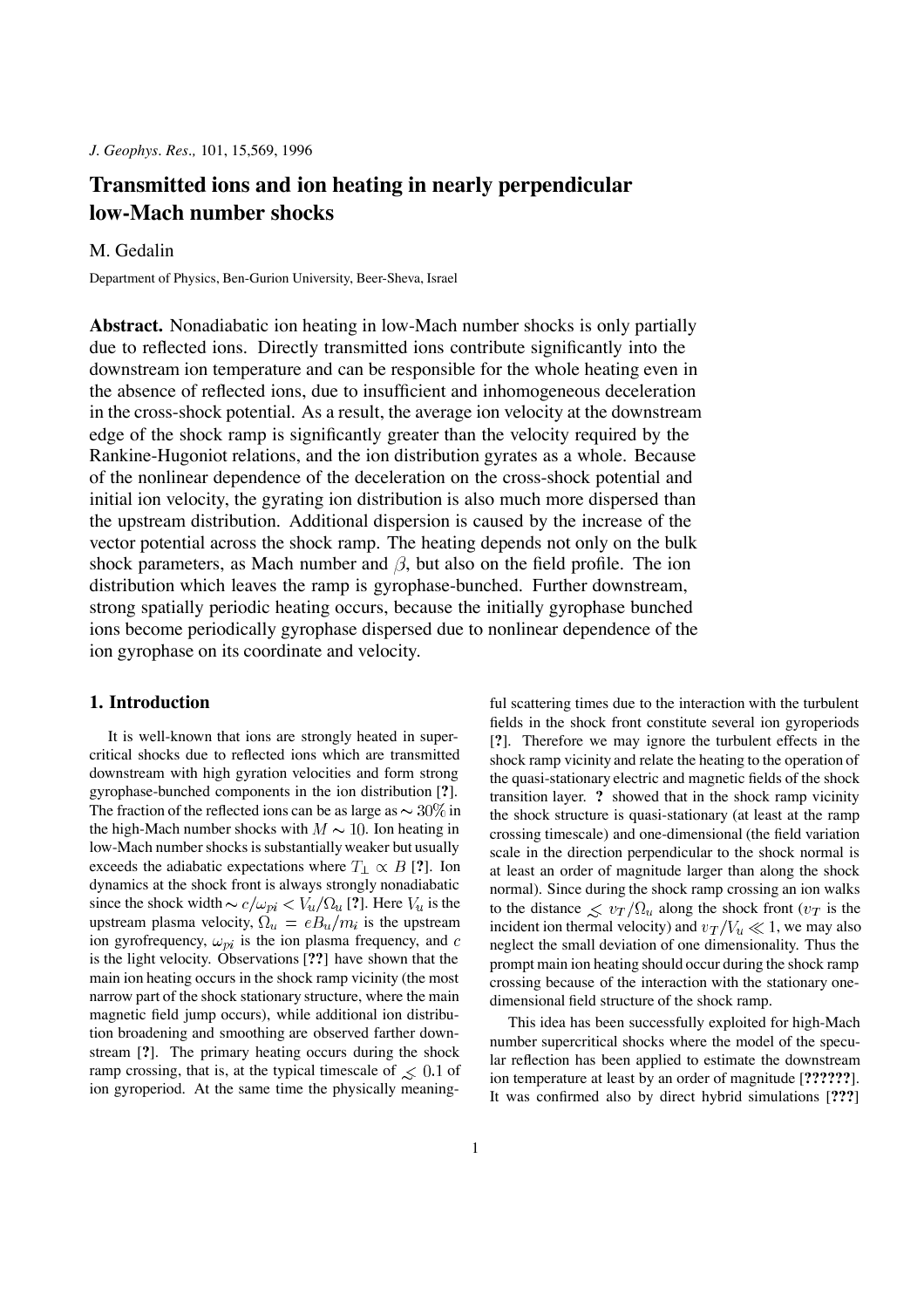#### GEDALIN: ION HEATING 2

which showed that the main contribution to the downstream ion temperature in supercritical shocks comes from the ions which are reflected and transmitted downstream at their second encounter with the shock ramp. These ions form a very strong gyrophase-bunched (but rather diffuse and not cold) component in the ion distribution in the downstream region. Observations[**??**],simulations[**?**], and analytical models [**?**] show that due to these reflected ions the strong ion heating begins not at the shock ramp but at the upstream edge of the foot, where these ions first appear.

Ion heating in the low-Mach number (subcritical, marginally critical, and supercritical) shocks looks different [**??**]. The heating starts at the shock ramp and not in the foot (the latter does not exist at all in subcritical shocks). The temperature increase is more modest. There are few [**?**] or almost no [**?**] gyrophase-bunched ions in the downstream distribution. Observations are contradictory in some sense, since **?** found that even a small reflected ion fraction of  $\sim 3\%$ contributes up to  $\sim$  40% to the total heating, while **?** found earlier that the contribution of reflected ions both in the number density and temperature is negligible. In both cases the parameters of the observed shocks (Mach number  $M \sim 2$ , angle  $\theta \sim 80^{\circ}$ , and  $\beta_e \sim \beta_i \sim 0.1$ ) were alike, which caused **?** to suggest that the parameter space which determines the shock structure and ion dynamics may be wider than is usually assumed. In all cases it was found that the contribution of the directly transmitted (that is, non reflected) ions in the eventual temperature was significant (decisive in the case of **?**).

**?** made an attempt to explain the contribution of transmitted ions assuming that they are not deflected when crossing the shock transition layer (which is the ramp for low-Mach number shocks). In the de Hoffman-Teller frame the incident ion velocity is directed along the upstream magnetic field. Since the magnetic field rotates when the shock is crossed, the downstream ion will have a significant gyration velocity component. Heating itself is due to different character of trajectories of different ions. Later hybrid simulations by **?** have shown that the number of reflected ions and their contribution are negligible in the low-Mach number case but drastically increase when the Mach number exceeds the critical Mach number. Still these hybrid simulations did not confirm directly the assumption of ion non deflection. **?** performed similar hybrid simulations to study the dependence of the reflected ion contribution on the temperature tensor. He also criticized the above assumption and argued in favor of what he has called "kinetic effects". Still the mechanism of the transmitted ion heating remained obscured and the influence of the field structure has not been analyzed.

The objective of the present paper is to study the mechanism of the transmitted ion heating and to assess to what extent these transmitted ions can contribute to the total heating of the downstream ions. The consideration is based on the idea that the heating is mainly due to the nonadiabatic ion motion in the quasi-stationary electromagnetic fields of the shock transition layer. We analyze how the field structure translates into the downstream ion temperature. The consideration is carried out in the perpendicular geometry for simplicity and more transparency. There are arguments [**??**] in favor of applicability of the results for nearly perpendicular shocks as well (see conclusions).

The paper is organized as follows. In section 2 we consider analytically the ion dynamics in the shock front and derive general relations, including ion heating, for low-beta, low-Mach number shocks. In section 3 we illustrate the results of section 2 by direct numerical analysis of ion trajectories in a model shock front. Although the obvious disadvantage of such a test particle analysis is that is does not describe the shock structure self-consistently, it has the following advantages over hybrid simulations: (1) the shock parameters can be freely varied over a wide range, (2) once the field structure is established, the ion motion is governed by the stationary fields, and (3) there are no irreversible processes that can obscure reversible effects.

# **2. Ion Dynamics in the Shock Front and Downstream Distribution: Analytical Approach**

Ion heating in a shock front is mainly a result of the ion dynamics in the spatially varying but time-stationary electric and magnetic fields [**????**]. Although turbulent effects cannot be excluded completely, the level of turbulence is too low to produce the observed heating in such a small crossing time as  $\sim 0.1$  of ion gyroperiod [cf. **?**]. We shall therefore consider a time-stationary one-dimensional shock structure [cf. **?**]. Three dimensionality of real shocks that should be taken into account at larger scales [**?**] (when ion acceleration and/or injection is studied) is unimportant here because the process under consideration is much faster than the crossfield diffusion and develops at much smaller spatial scales.

In the present paper we restrict ourselves to the strictly perpendicular geometry, where we can ignore one degree of freedom. Generalization onto quasi-perpendicular case is discussed in the end of the paper. The shock normal is along  $x$  axis, and the magnetic field is along  $z$  axis. Since the  $z$  motion is decoupled and unaffected by the shock, we restrict ourselves with a two-dimensional problem. In the low-Mach number shocks, there is no or almost no foot, the noncoplanar magnetic field and potential cross-shock electric field are concentrated within the ramp, and the overshoot is low [**??**]. We therefore neglect the overshoot and foot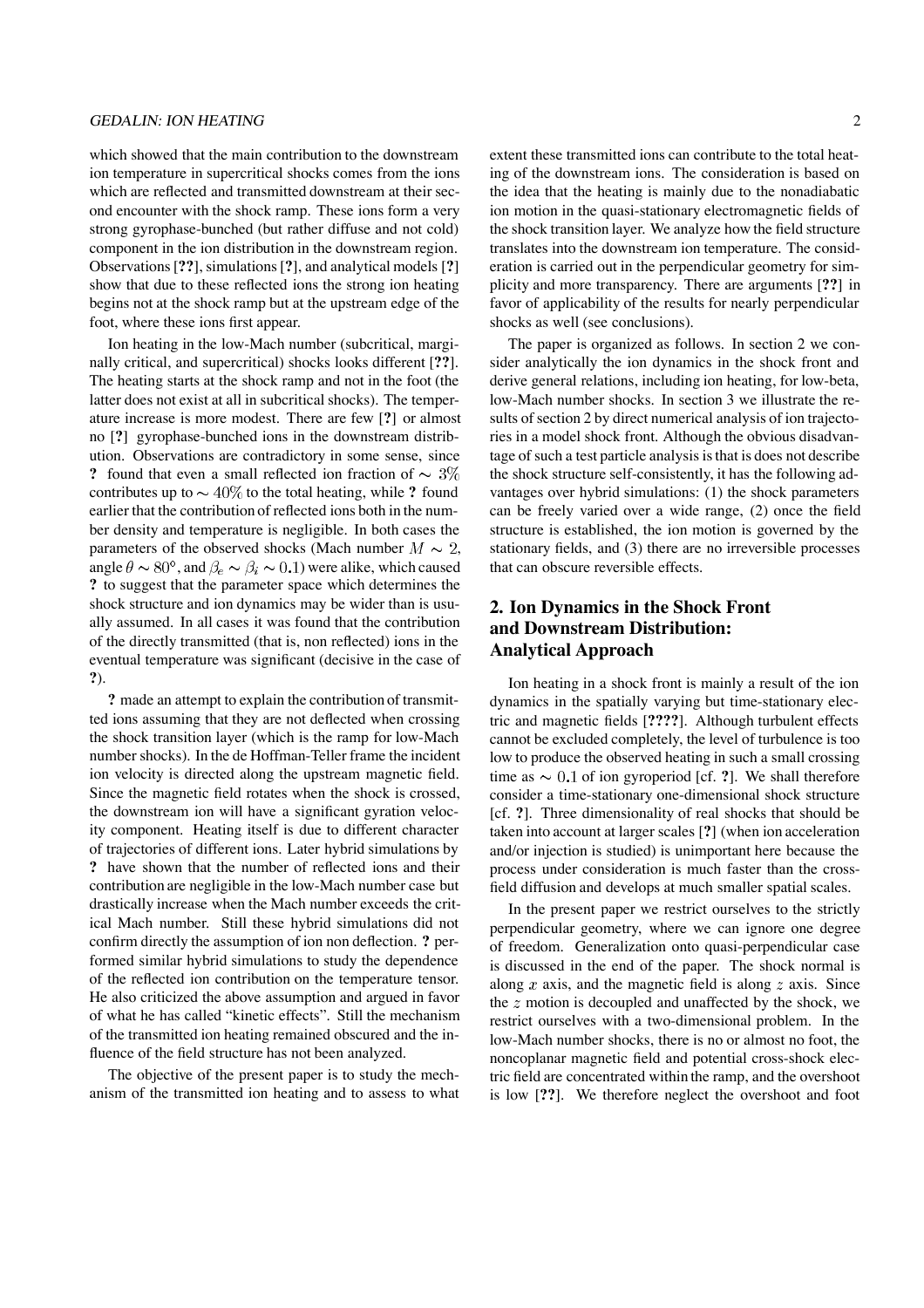#### GEDALIN: ION HEATING 3

and assume that all field variations occur within the finite shock ramp  $-D < x < D$  with the length  $L = 2D$ . The fields in the shock are  $\mathbf{B} = [0, 0, B_z(x)]$ , with  $B_z = B_u$  at  $x < -D$ ,  $\mathbf{E} = [E_x(x), E_y, 0]$ , where  $E_y = V_u B_u = \text{const}$ and  $E_x < 0$ .

#### **Notation**

As we shall see below the problem is essentially dimensionless, so it is natural to express all quantities in the corresponding dimensionless variables as follows:

$$
\frac{\mathbf{v}}{V_u} \to \mathbf{u}, \quad \Omega_u t \to t, \quad \frac{\Omega_u x}{V_u} \to x,\tag{1}
$$

where we retained the same notation for dimensional and corresponding dimensionless variables for convenience. The normalized magnetic field  $b$ , electric field  $e$ , and potential  $\phi$ are defined as follows:

$$
\frac{B_z}{B_u} = b, \quad \frac{E_x}{E_y} = e, \quad \frac{e\varphi}{m_i V_u^2/2} = \phi,
$$
 (2)

where  $E_x = -d\varphi/dx$  takes the following dimensionless form  $e = -(1/2)(d\phi/dx)$ .

In what follows we use the dimensionless upstream ion thermal velocity  $v_T = (T_u/m_i)^{1/2}/V_u = \sqrt{\beta_i/2M^2}$ , where  $\beta_i = 8\pi n_u T_u / B_u^2$  and M is the Alfven Mach number. We normalize the temperature with the upstream temperature  $T/T_u \rightarrow T$  (assuming Maxwellian distribution for the incident ions) and the pressure with the incident ion ram pressure  $p_{ij}/n_u m_i V_u^2 \rightarrow p_{ij}$ .

In the new dimensionless variables the ion equations of motion take the following simple form

$$
u_x = e + u_y b, \quad x = u_x,\tag{3}
$$

$$
u_y = 1 - u_x b, \quad y = u_y.
$$
 (4)

We shall denote also  $v = u$  at the upstream edge of the ramp  $x = -D$  and  $w = u$  at the downstream edge of the ramp  $x = D$ .

#### **Collisionless Distribution and Moments**

Since ions are assumed to be collisionless, the distribution function  $f(u_x, u_y, x) = f_0(u_{x0}, u_{y0}, x_0)$ , where  $(u_{x0}, u_{y0}, x_0)$  are the initial conditions for the ion trajectory  $(u_x, u_y, x)(t)$  found as a solution of (??)–(??). In what follows we put  $x_0 = -D$ , so that  $(u_{x0}, u_{y0}) = (v_x, v_y)$ . Then

$$
f(u_x, u_y, x) = f_0[v_x(u_x, u_y, x), v_y(u_x, u_y, x)].
$$
 (5)

Averaging of any function  $g(u_x, u_y)$  over the distribution  $f(u_x, u_y)$  can be carried out as follows

$$
\langle g \rangle = \int g(u_x, u_y) f(u_x, u_y) du_x du_y
$$
  
= 
$$
\sum_s \int g(u_x, u_y) J f_0(v_x, v_y) dv_x dv_y
$$
  
= 
$$
\sum_s \int g(u_x, u_y) |v_x| / |u_x| f_0(v_x, v_y) dv_x dv_y,
$$
 (6)

where  $J = \det \left[ \frac{\partial u_i}{\partial v_j} \right]$  is the Jacobian of the transformation  $\mathbf{v} \to \mathbf{u}$  at  $x = \text{const}$  and the last equality follows from the general relation  $J = |v_x|/|u_x|$  which is valid in the one-dimensional stationary case. In (??), now  $u_x$  and  $u_y$ are functions of  $(v_x, v_y, x)$  and summation over s takes into account the possibility that there is more than one solution.

The moments of the distribution are found now as follows

$$
n = \langle 1 \rangle, \quad V_i = \langle u_i \rangle / n,\tag{7}
$$

$$
p_{ij} = \langle u_i u_j \rangle - n V_i V_j, \tag{8}
$$

$$
T_{ij} = p_{ij}/n,\t\t(9)
$$

where n,  $V_i$ ,  $p_{ij}$ , and  $T_{ij}$  are density, velocity, pressure tensor, and temperature tensor, respectively.

When the distribution is warm (not hot) everywhere, that is,  $v_T \ll V$ , we Taylor expand  $\mathbf{u} = \mathbf{u}_c + \delta \mathbf{u}$  and  $\mathbf{v} = \mathbf{v}_c + \delta \mathbf{v}$ near the trajectory of the central ion  $\mathbf{u} = \mathbf{u}_c(\mathbf{v}_c, x)$ . Then simple but somewhat tedious algebra gives

$$
n = |v_{xc}|/|u_{xc}|, \qquad V_i = u_{ic}, \qquad (10)
$$

$$
T_{ij}| = \frac{\partial u_i}{\partial v_l} ||\frac{\partial u_j}{\partial v_m} | T_{lm,0}, \qquad p_{ij} = n T_{ij} \qquad (11)
$$

where summation over repeated indices is understood and the derivatives are taken at  $\mathbf{u} = \mathbf{u}_c$ .

#### **Shock Ramp Crossing**

Let us consider first the shock ramp crossing, assuming that the distribution function  $f_0(v_x, v_y)$  of the incident ions at the upstream edge of the shock ramp  $x = -D$  is known. We assume that the ions do not return to the ramp and cross it again from downstream to upstream. This assumption is applied to the whole distribution for low-Mach number shocks [**?????**] and to the directly transmitted part of the ion distribution in high-Mach number shocks [**???**]. Taking into account that the directly transmitted ions do not stop inside the shock ramp, that is,  $u_x > 0$  in the region  $-D < x < D$ , one can substitute  $d/dt = u_x d/dx$ , and (??)-(??) take the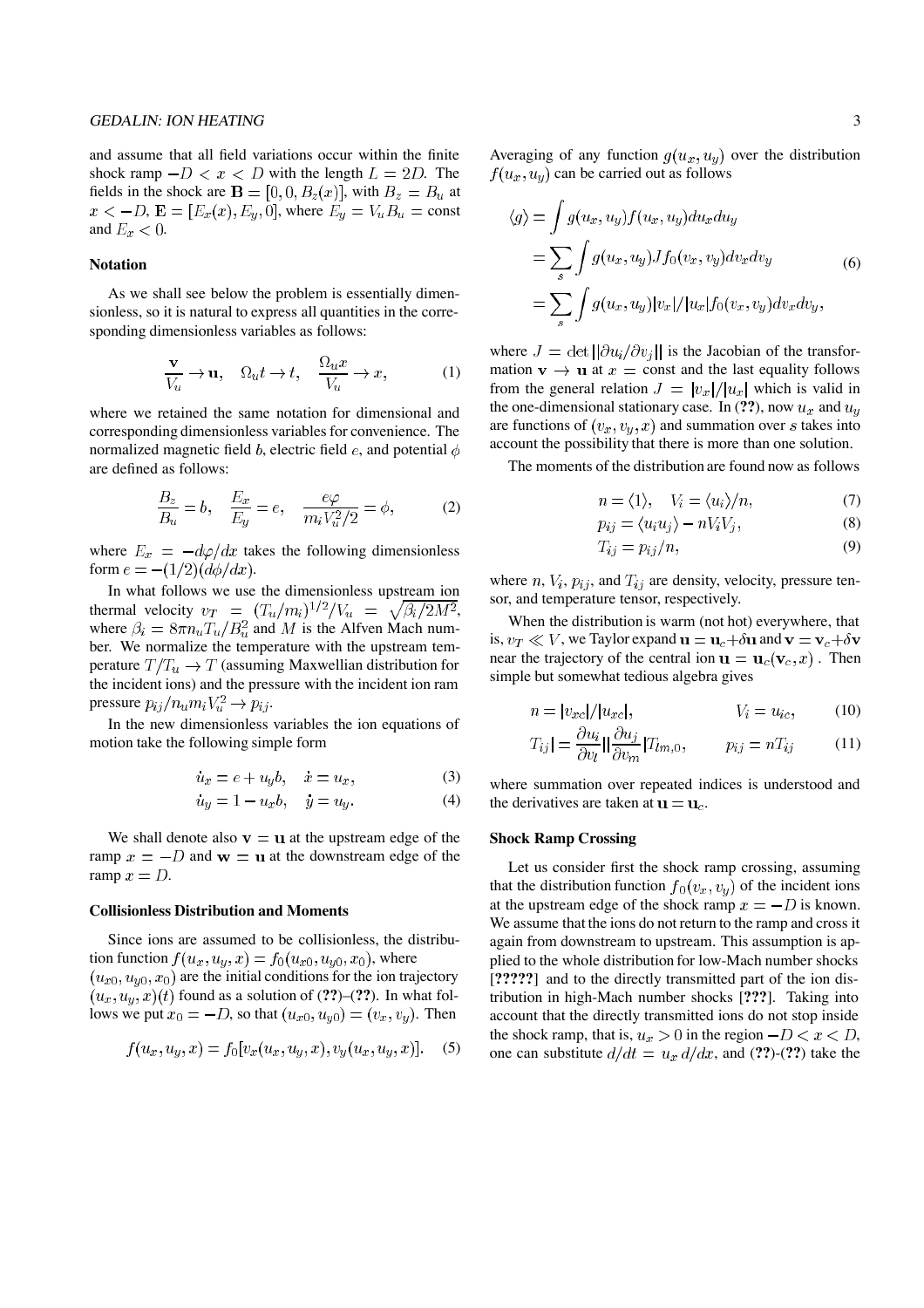#### GEDALIN: ION HEATING 4

following form:

$$
u_x^2 = v_x^2 - \phi + 2 \int_{-D}^{x} u_y b dx, \qquad (12)
$$

$$
u_y = v_y + \int_{-D}^{x} (1/u_x - b) dx, \tag{13}
$$

where it is assumed that  $\phi(x = -D) = 0$ .

The ion velocities  $(w_x, w_y)$  at the downstream edge of the shock ramp are (formally) obtained from (**??**) and (**??**) by putting the upper integration level at  $x = D$ . Equations (**??**)-(**??**) are not integrable and cannot be solved in general case. We solve them in the low- $\beta$  limit  $v_T \ll 1$ , assuming that the terms containing integration can be treated as small. Then in the first order one has

$$
w_y = v_y + \int_{-D}^{D} [(1 - \phi)^{-1/2} - b] dx, \tag{14}
$$

$$
w_x^2 = v_x^2 - \phi_0 \tag{15}
$$
\n
$$
\int P \qquad f^x \qquad (15)
$$

$$
+2\int_{-D}^{D} bdx \int_{-D}^{x} [(1-\phi)^{-1/2} - b]d\xi,
$$

where  $\phi_0 = \phi(x = D)$ . Equation (??) gives the condition of the applicability of the perturbative approach as

$$
v_T \ll (1 - \phi_0)^{1/2},
$$
  

$$
\left| \int_{-D}^{D} b dx \int_{-D}^{x} [(1 - \phi)^{-1/2} - b] d\xi \right| \ll (1 - \phi_0)^{1/2}.
$$
 (16)

For the low-beta Maxwellian distribution of the incident ions (centered on  $v_x = 1$ ,  $v_y = 0$ ), (??)–(??) with (??)–(??) and (**??**)–(**??**) give for the variables at the downstream edge of the shock ramp (superscript  $r$ )

$$
n^{(r)} = \{1 - \phi + 2 \int_{-D}^{D} b dx
$$

$$
\cdot \int_{-D}^{x} d\xi [(1 - \phi)^{-1/2} - b]]^{-1/2}, \tag{17}
$$

$$
V_x^{(r)} = 1/n^{(r)},\tag{18}
$$

$$
V_y^{(r)} = \int_{-D}^{D} dx [(1 - \phi)^{-1/2} - b], \tag{19}
$$

$$
T_{xx}^{(r)} = (n^{(r)})^2 \{ [1 - \frac{1}{2} \int_{-D}^{D} b dx
$$

$$
\cdot \int_{-D}^{x} d\xi (1 - \phi)^{-3/2} \}^2 + (\int_{-D}^{D} b dx)^2 \}, \tag{20}
$$

$$
T_{yy}^{(r)} = 1 + \frac{1}{4} \left[ \int_{-D}^{D} dx (1 - \phi)^{-3/2} \right]^2, \tag{21}
$$

$$
T_{xy}^{(r)} = n^{(r)} \{1 - \frac{1}{2} \int_{-D}^{D} b dx \int_{-D}^{x} d\xi (1 - \phi)^{-3/2} - \frac{1}{2} (\int_{-D}^{D} b dx) [\int_{-D}^{D} dx (1 - \phi)^{-3/2}]\},
$$
 (22)

and the pressure tensor  $p_{ij}^{(r)} = n^{(r)} T_{ij}^{(r)}$ . One can see that although the incident ion temperature is diagonal, there is a nonzero off-diagonal  $T_{xy}$  at the downstream edge of the shock ramp.

As can be seen from (**??**) to (**??**) the heating at the ramp depends on the profiles of the magnetic and electric field and not only on the upstream and downstream values. This dependence is weak when the shock is not thick. In the limit of the thin shock  $D \rightarrow 0$  one immediately finds that the heating depends only on the cross-shock potential:

$$
n^{(r)} \to 1/V_x^{(r)} \to (1 - \phi)^{1/2}, \quad V_y^{(r)} \to 0,
$$
 (23)

$$
T_{xx}^{(r)} \to (1 - \phi), \quad T_{yy}^{(r)} \to 1, \quad T_{xy}^{(r)} \to (1 - \phi)^{1/2}. \tag{24}
$$
  
One can expect that in the low-Mach number shocks, where

the shock width  $\sim D \sim 1/M$  [?], the heating at the ramp is close to that described by (**??**)–(**??**), with relative corrections  $\measuredangle D$ .

#### **Proceeding Further Downstream**

In the downstream region,  $E_x = 0$  and  $B = B_d = RB_u$ , where  $R = \text{const}$ , so that the corresponding equations of motion reduce to

$$
u_x = Ru_y, \t x = u_x, \t (25)
$$

$$
u_y = R(\lambda - u_x), \qquad y = u_y, \qquad (26)
$$

where we introduced  $\lambda = 1/R$ . It is convenient to use the ion velocities  $(w_x, w_y)$  at the downstream edge of the shock